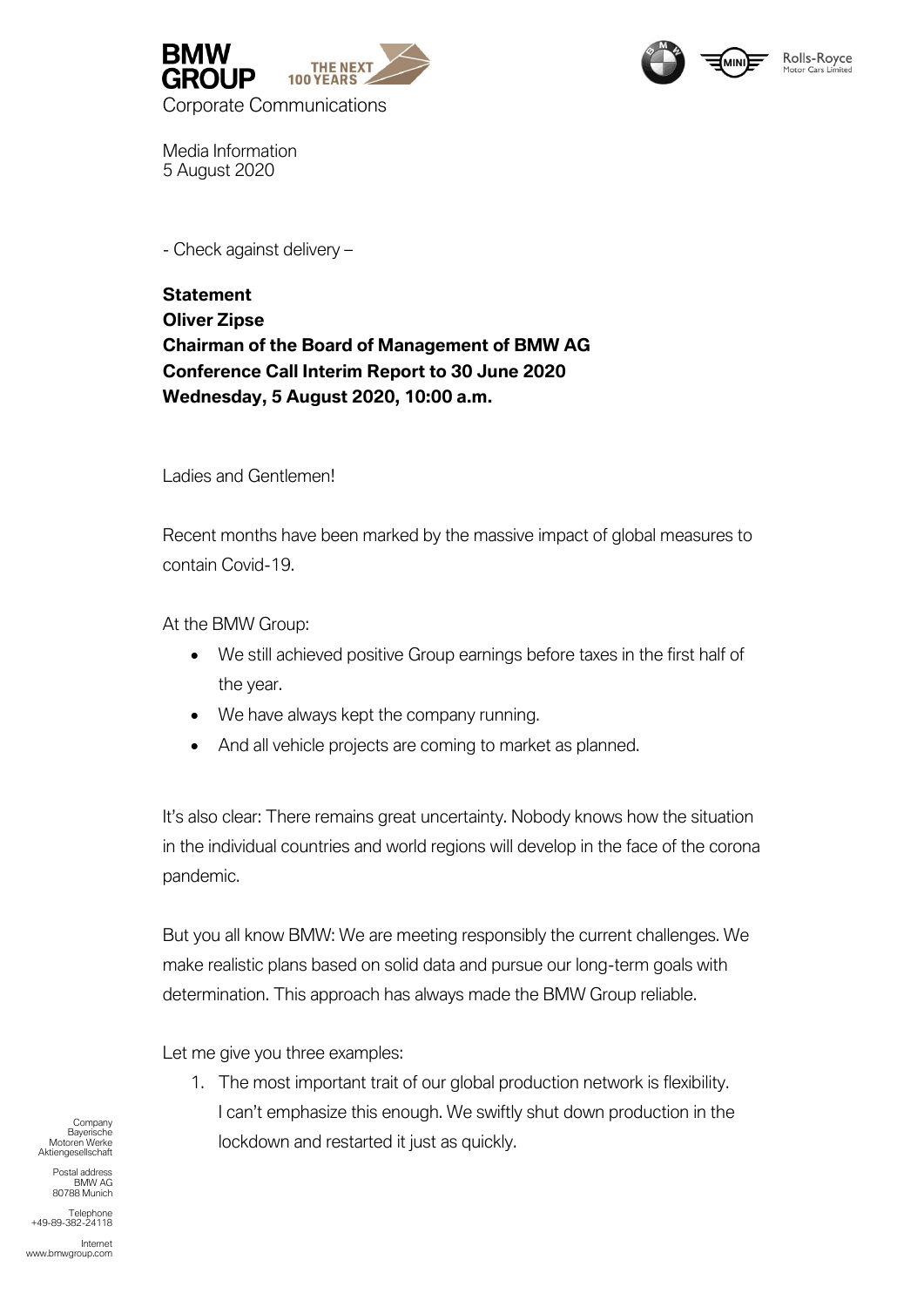



Media Information Date August 5, 2020 Subject Oliver Zipse, Chairman of the Board of Management of BMW AG Conference Call Interim Report to 30 June 2020

Page 2

We continue to align our production strictly to demand and are preparing ourselves for different scenarios.

2. We have agreed on a package of measures with the Works Council in Germany that will reduce our personnel costs. Our tradition of constructive cooperation has once again proved extremely valuable. We are taking advantage of natural attrition and are also making compensation offers on a voluntary basis. For young apprentices this year, nothing will change: We are hiring again at the same high level as in 2019.

Parallel to these measures, we have fundamentally sharpened our Performance Programme and extended it until the end of 2021. Absolute cost discipline is top priority for all divisions. We are also boosting the company's performance by fully capitalizing on market potential, optimising product design and creating much more efficient processes and structures. New initiatives for strategic modules and efficiency in IT have also been added.

3. We issued guidance in the early days of the global pandemic back in March, which we then adjusted in early May in line with global developments. After the first six months of the year, our outlook remains stable. We can confirm our targets for the financial year 2020 – although this does not factor in a second wave of infection or a more sustained or deeper recession in key markets.

As expected, our business felt the full effects of global efforts to contain the pandemic in the second quarter. Our sales fell by a quarter from the previous year.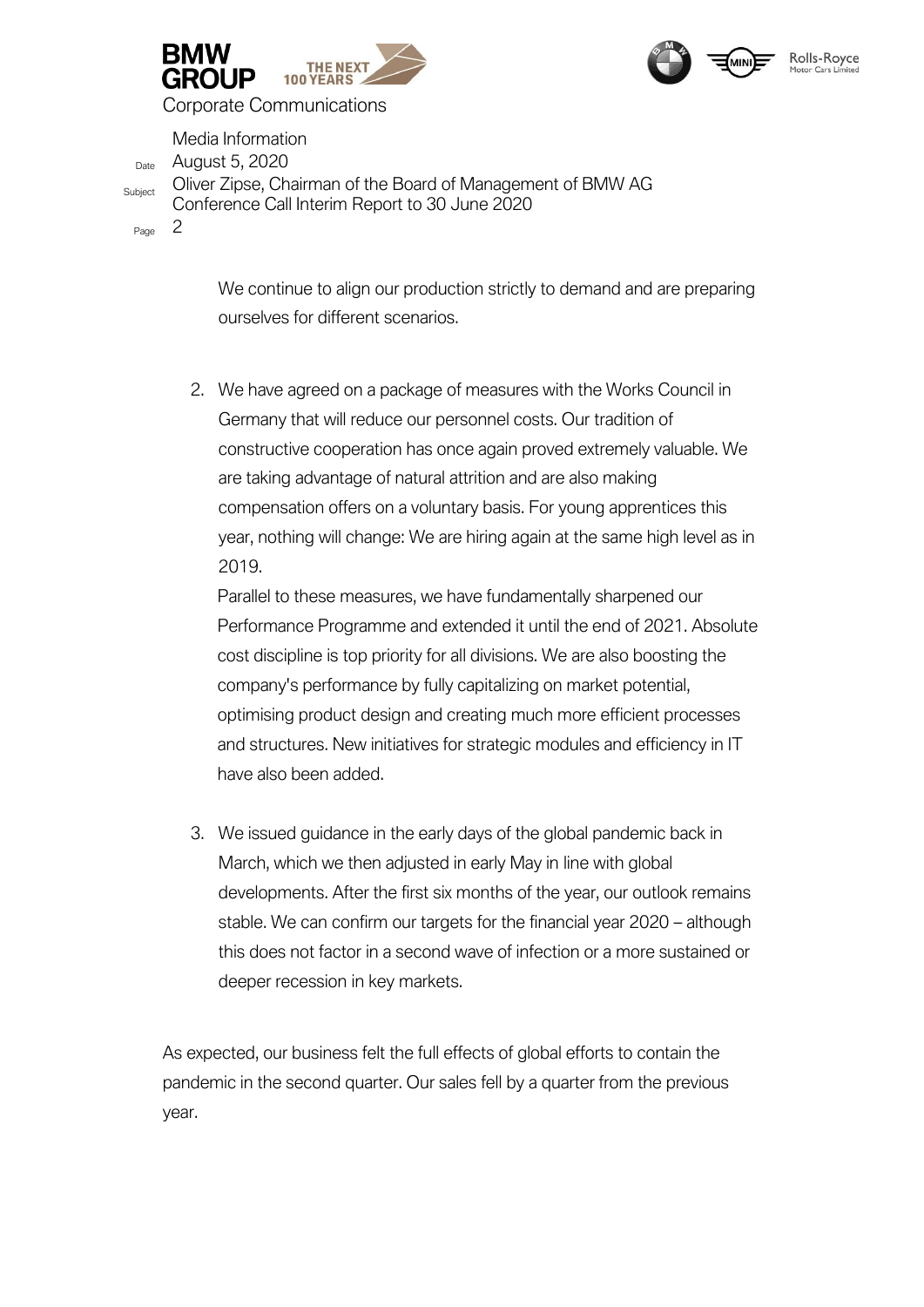



Media Information Date August 5, 2020 Subject Oliver Zipse, Chairman of the Board of Management of BMW AG Conference Call Interim Report to 30 June 2020 Page 3

The markets are now recovering – but at varying speeds and different levels of intensity.

- In China, we were once again able to deliver more vehicles to customers in the second quarter than in the same period last year – with growth of almost 17 percent.
- In Europe and the Americas, on the other hand, second-quarter deliveries were significantly lower.

What matters now is how robust this upward trend is and when individual markets will follow suit. In July, sales were moving in the right direction. At Group level, our automotive sales posted a significant year-on-year increase for the month. However, in the comparative month of 2019, there was a model changeover for the 3 Series in China. In Germany, there are currently positive effects from the reduction in value-added tax.

At this point, we are cautiously optimistic about the second half of the year. The new BMW 2 Series Gran Coupé, 4 Series Coupé, the 5 Series, the 6 Series Gran Turismo and the iX3, along with plug-in hybrids like the X2, 3 Series Touring, and 5 Series will all create fresh momentum.

The backbone of the BMW Group has always been based on our strong costconsciousness and financial strength. We reported a profit for 44 consecutive quarters. That is why we are able to make targeted investments in our future, even during the conditions and uncertainties resulting from Covid-19.

In September, we will mark the first milestone in our major project "FIZ Future". Research and development activities at our Munich location will be substantially expanded up to 2050.

We are making good progress with electrification.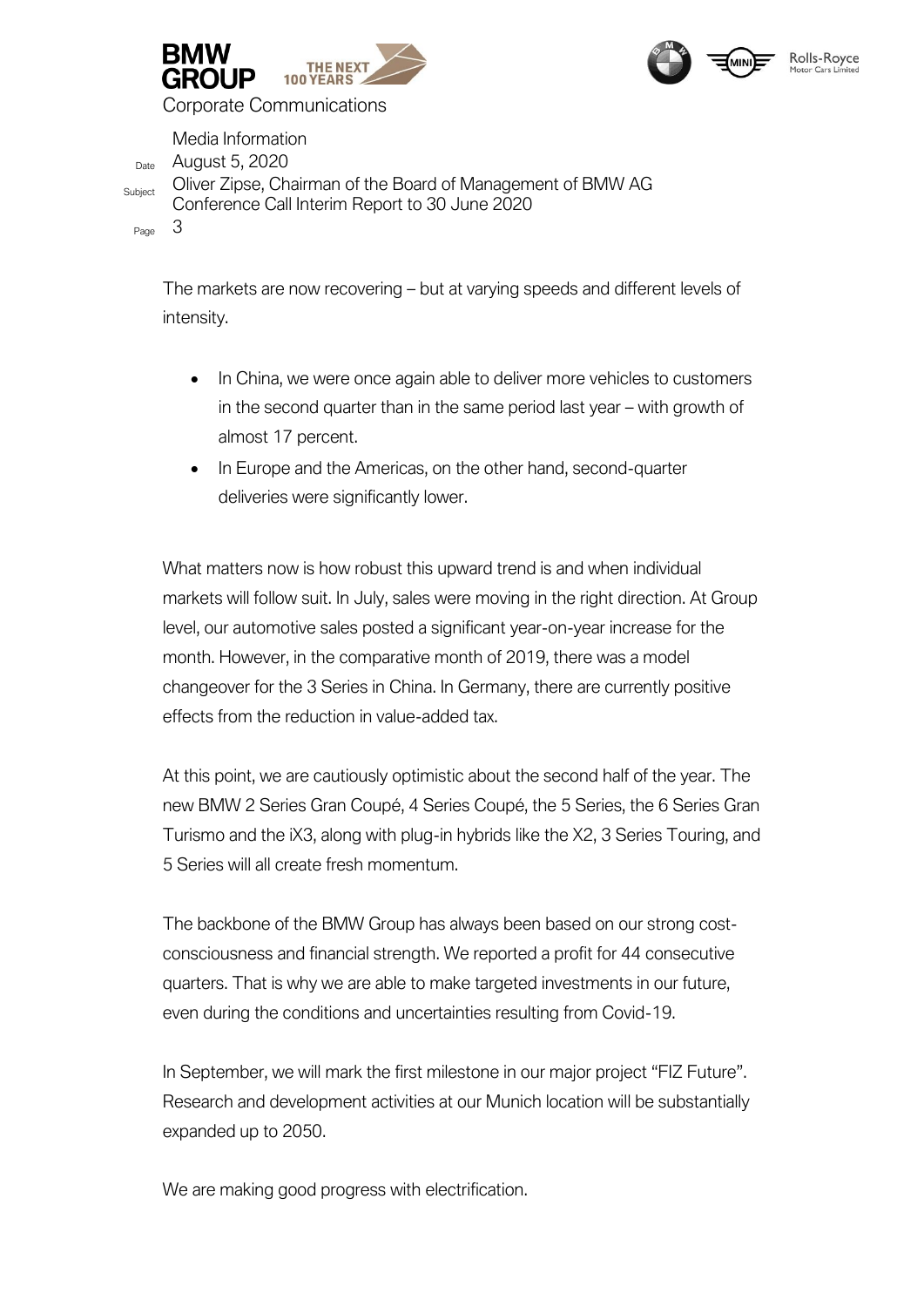



Media Information

Date August 5, 2020 Subject Oliver Zipse, Chairman of the Board of Management of BMW AG Conference Call Interim Report to 30 June 2020

Page 4

Even with the restrictions from the coronavirus pandemic, we sold more electrified vehicles in the first six months of 2020 than in the same period last year. More than 61,600 vehicles is an increase of 3.4 percent.

In July there was a real push: Sales of our electrified BMW and MINI models were up more than 50 percent year on year. For the whole year, we are moving towards a total of 200,000 electrified vehicles. The plug-in hybrid models BMW offers in all segments are especially popular.

This shows we are on the right track.

And we can already say with confidence that: We will fully meet and even outperform the European Union's  $CO<sub>2</sub>$  target for this year – by lowering our fleet emissions by more than 20 percent. Incentives in individual EU countries are also having a positive effect.

We continue to stand by our plans: All plug-in hybrids and all electric models will be launched as planned. The popularity of the MINI Electric has well exceeded our expectations. The BMW iX3 will follow later this year – initially for our customers in China.

Our first fully electric Sports Activity Vehicle is impressive in many respects. It boasts:

- An electric range of over 500 km, according to NEDC, and 460 km in WLTP.
- A drive train we developed and produced in-house, including an electric engine without rare earths.
- The latest version of BMW Operating System 7, including over-the-air updates.

We are currently hosting our Electric Days in Munich.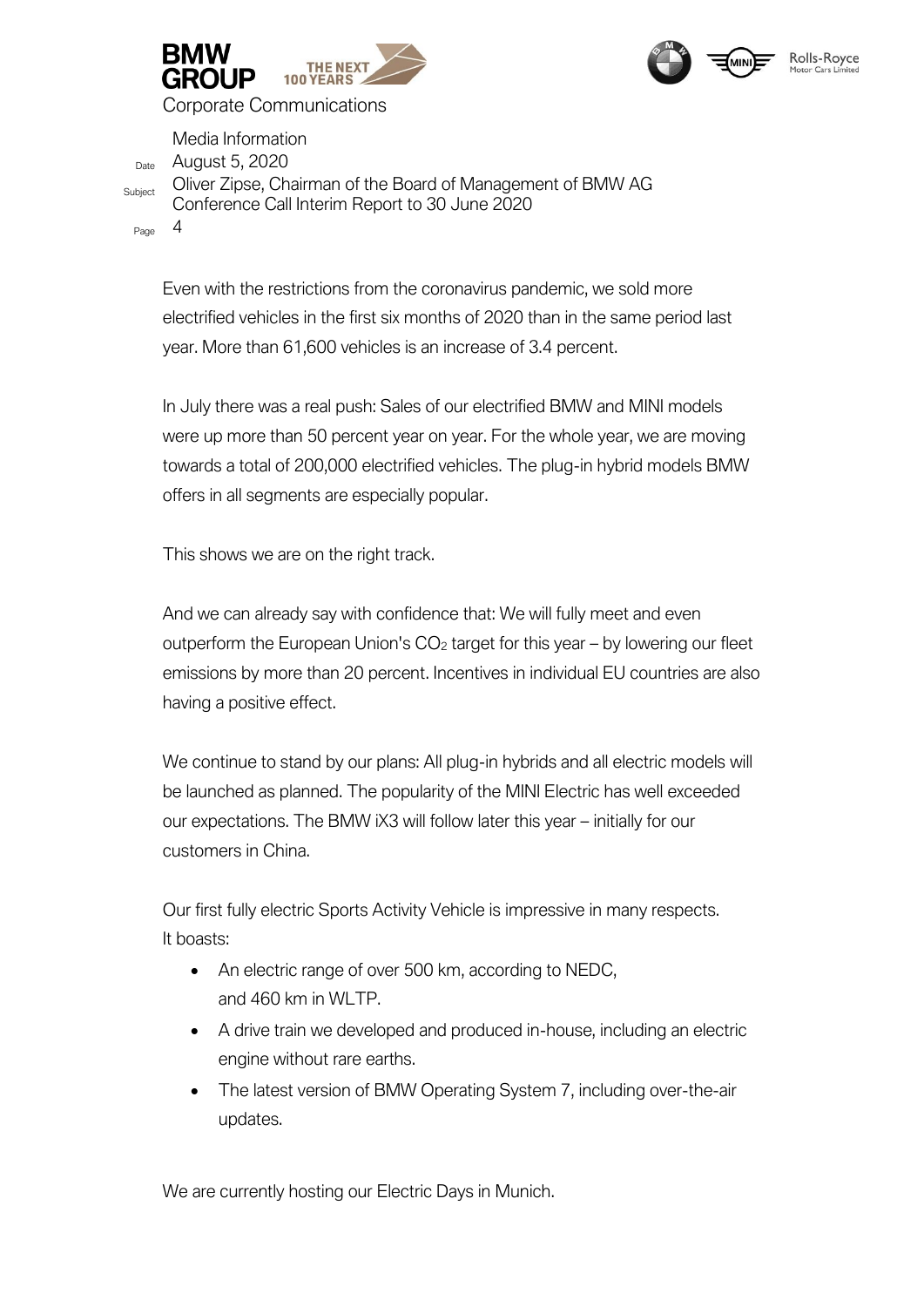



Date August 5, 2020

Media Information

Subject Oliver Zipse, Chairman of the Board of Management of BMW AG Conference Call Interim Report to 30 June 2020

Page 5

Media representatives will have the chance to drive and experience our full range of electrified vehicles for themselves – including the new BMW 545e that will be available starting autumn. They can also experience our eDrive Zones. As you know, we are actively helping our customers use their plug-in hybrids in a way that is best for the environment.

Our electro-offensive is also part of our company's new strategic direction. For me, premium and sustainability are inseparable. Our mobility – like everything else – is only justified if it is not in opposition to an intact planet as the basis of life and humanity.

Exceptional products are especially desirable if they are sustainable, and we can use and consume them with a clear conscience. For this reason, we at the BMW Group will focus even more beyond our products and their attributes.

That's why we are expanding the dimension of our corporate responsibility to a full scope of sustainability:

- How sustainably are our vehicles produced?
- Which raw materials do they contain and how are those materials extracted?
- What is the environmental impact of our vehicles while customers are using them?
- And what happens afterwards, when their service life is over?

All these aspects are essential to commercial success in the future.

We are designing solutions to reduce our environmental footprint in a substantial way. Let's be clear: This is a mammoth challenge that will require enormous efforts from all of us.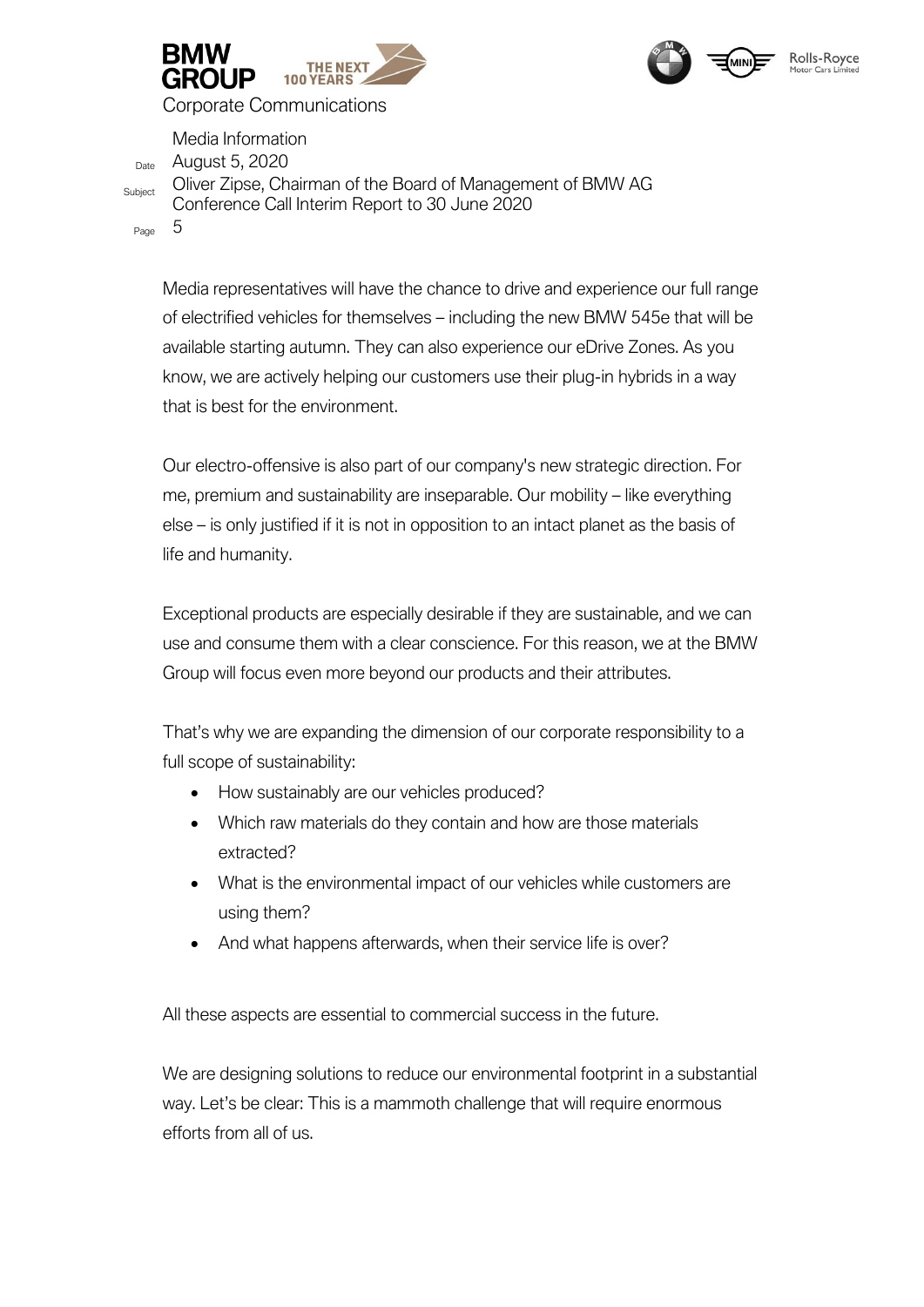



Media Information Date August 5, 2020 Subject Oliver Zipse, Chairman of the Board of Management of BMW AG Conference Call Interim Report to 30 June 2020 Page 6

However, we don't want to wait until the distant future to make a difference. It's important to everyone at the BMW Group that we take action here and now.

We are setting ourselves highly ambitious goals for the current decade. This is a timeline we can oversee ourselves and directly take responsibility for. Sustainability and resource efficiency are anchored throughout the company with corresponding targets:

- This applies to all divisions from purchasing to development and production, all the way to sales and administration.
- It also applies to our top executives. Going forward, our compensation will be tied to what we actually achieve in this area.

In this way, we can take sustainability to a whole new level and make it part of the BMW mindset.

We are substantially reducing CO2 throughout the entire value chain. We are using 2019 as the starting point. BMW has been a pioneer in many aspects of sustainability in the past. As the Board of Management, we want to be measured by what we achieve.

Our ambitious targets up to 2030 are as follows:

- $\bullet$  Use phase: minus 40 percent  $CO<sub>2</sub>$  per vehicle.
- Production: minus 80 percent  $CO<sub>2</sub>$  per vehicle.
- Supply chain: minus 20 percent  $CO<sub>2</sub>$  per vehicle reversing the trend by which  $CO<sub>2</sub>$  would actually rise as a result of increasing e-mobility.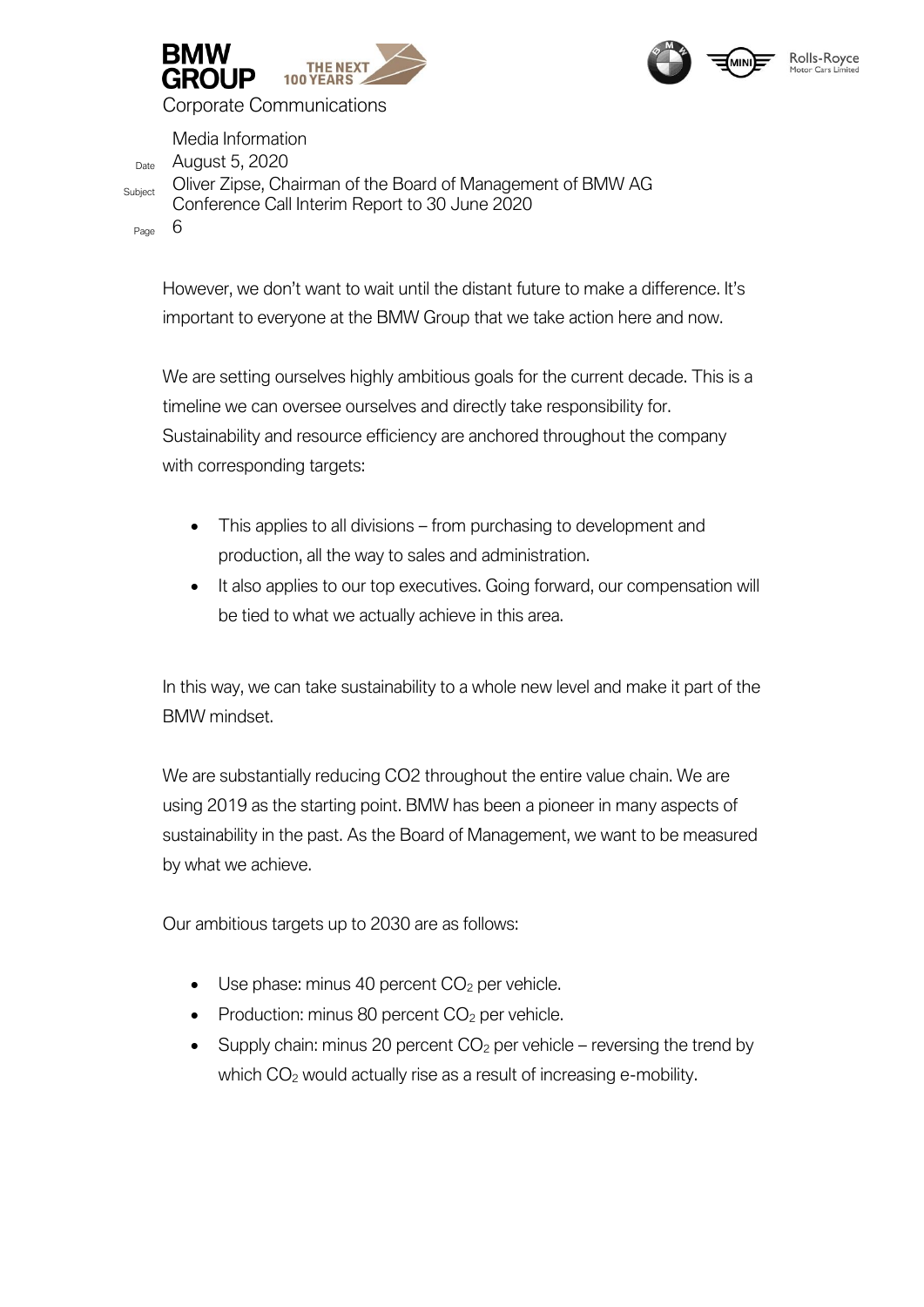



Media Information

Date August 5, 2020 Subject Oliver Zipse, Chairman of the Board of Management of BMW AG Conference Call Interim Report to 30 June 2020

Page 7

The aim is to reduce total carbon emissions per vehicle by at least a third across all these phases. With around 2.5 million new vehicles per year, that adds up to over 40 million tonnes less  $CO<sub>2</sub>$  worldwide.

This makes us the first in our industry to set ourselves concrete targets for  $CO<sub>2</sub>$ reduction throughout the entire lifecycle – from the supply chain through production to the end of the use phase and beyond.

We will do all of these things in accordance with the guidelines of the globally recognised Science-Based Targets initiative. The initiative's overall aim is that science-based target setting becomes standard business practice – and corporations will play a major role in driving down greenhouse gas emissions.

Let's begin with our vehicle fleet:

We will continue to expand e-mobility on a large scale:

- In ten years, we aim to have delivered more than seven million electrified vehicles to customers in total – two thirds of them will be fully electric.
- By 2023, we will have 25 electrified models in our line-up. These will include fully electric variants of the next-generation BMW 7 Series, the X1 and 5 Series. Customers will also be able to choose either a plug-in hybrid or an efficient diesel or petrol engine with 48-volt technology. The Power of Choice will continue to be an important part of our drive towards sustainable mobility. We will win customers over by offering options to suit their individual needs and preferences.

Next, to our locations and facilities worldwide.

What you need to know here is that: We have already lowered emissions per vehicle produced by more than 70 percent since 2006. We are the clear industry leader in this area. And we will now take it one step further. Our new goal for our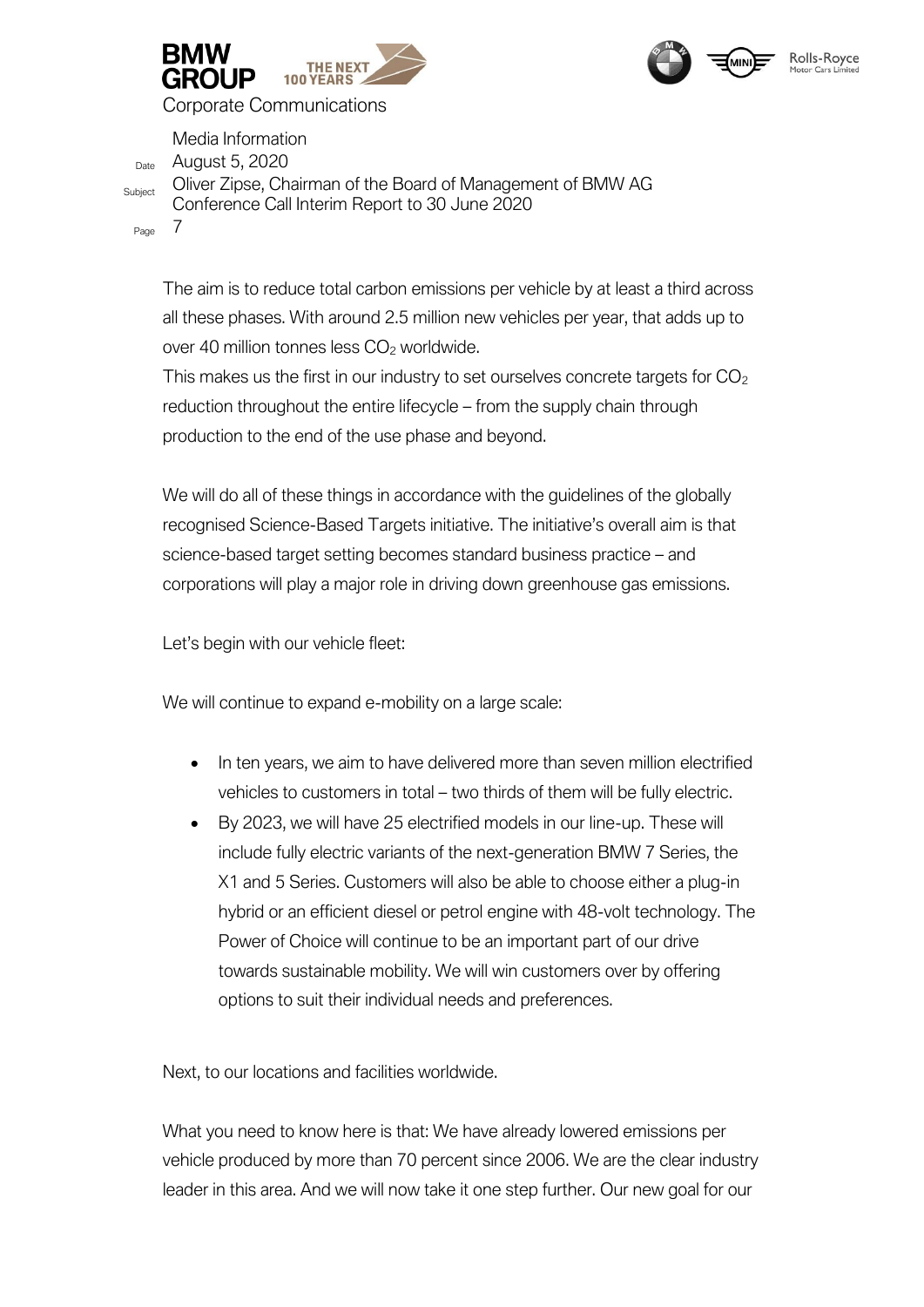



Media Information Date August 5, 2020 Subject Oliver Zipse, Chairman of the Board of Management of BMW AG Conference Call Interim Report to 30 June 2020 Page 8

own locations goes even further than limiting the increase in global temperature to 1.5 degrees.

How can we achieve this?

- Starting this year, all BMW sites worldwide will source only green power.
- We are systematically applying data analytics in production.
- We are expanding renewable energy sources at all our locations. This also includes green hydrogen.
- $\bullet$  We will fully offset the remaining  $CO<sub>2</sub>$  emissions from 2021 on with the appropriate certificates.

Now let's take a look at the supply chain.

What you need to know is that: More e-mobility will automatically lead to higher CO<sup>2</sup> emissions per vehicle in the supply chain – because producing high-voltage batteries is very energy-intensive. An increase of around 40 percent in  $CO<sub>2</sub>$  in the supply chain by 2030 is inherent to the system. We don't just want to stop this – we intend to reverse this trend and reduce our supply chain's carbon footprint by 20 percent.

In this way, we can create the most sustainable supply chain in our industry:

- $\bullet$  We are also making  $CO<sub>2</sub>$  a criterion for awarding contracts from our 60-billion-euro purchasing volume. Of course, we will continue working together with our suppliers as partners in the future.
- Our suppliers will only source green power to produce battery cells for us. We have agreed upon that in our contracts. This measure alone will save around ten million tonnes of  $CO<sub>2</sub>$  over the next ten years.
- We will gradually expand the use of green power to our component and raw material suppliers throughout the entire supply chain.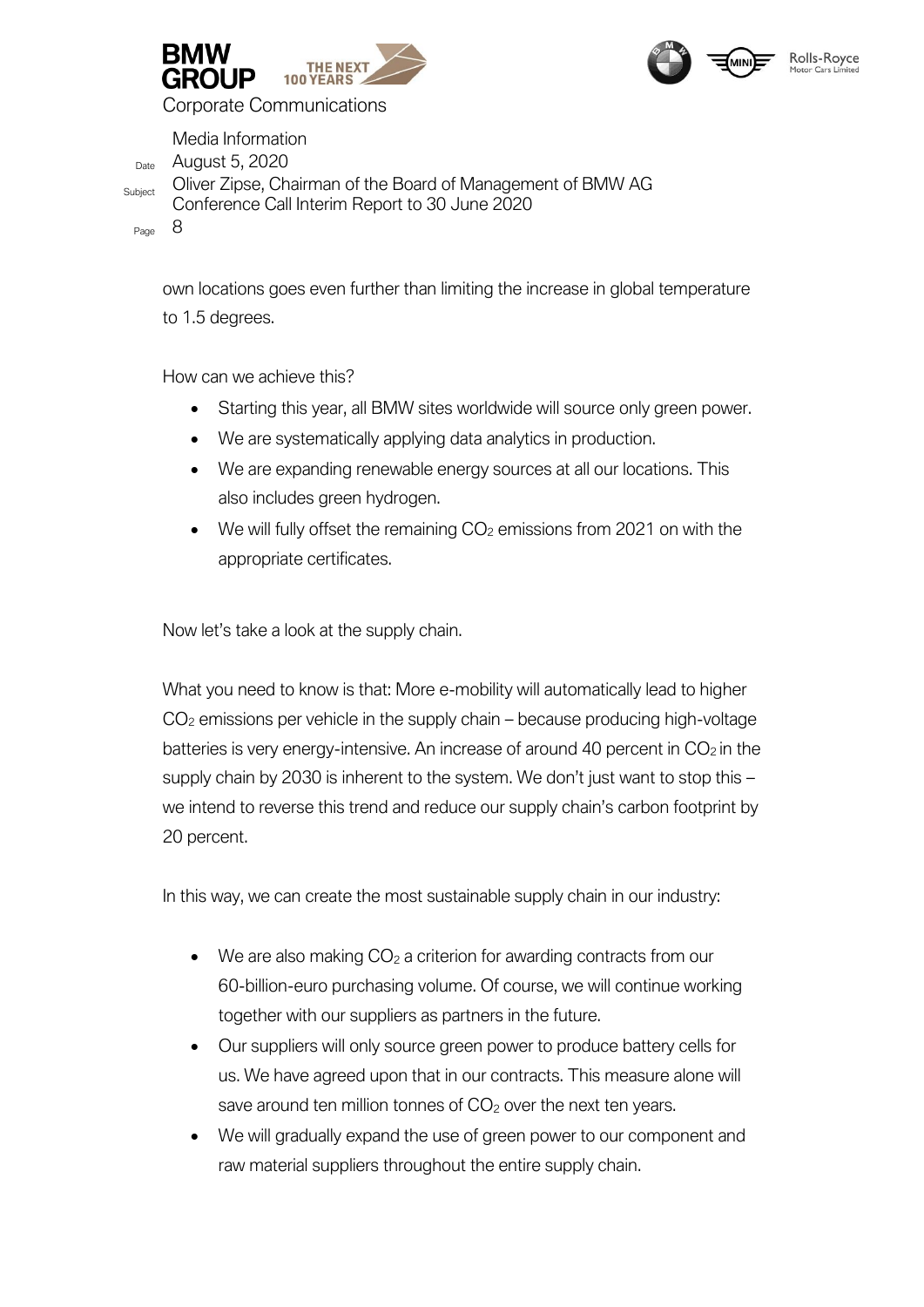



Media Information

Date August 5, 2020 Subject Oliver Zipse, Chairman of the Board of Management of BMW AG Conference Call Interim Report to 30 June 2020

Page 9

In addition to these three elements of sustainability – use phase, production and the supply chain – we will also be adding another component: How do we basically deal with resources and valuable raw materials?

Natural resources are finite. That is why we have to use them sparingly. When we use them, we should use them at least more than once and make sure we recycle them. This requires redirecting the underlying flow of resources and closing the materials loop. Raw materials can be used much more efficiently in this way. In this context, recycling takes on a whole new relevance.

Let me give you four examples of what we are doing:

- 1. Our vehicles are already 95 percent recyclable. We aim to increase the percentage of secondary material in our vehicles significantly by 2030. The  $CO<sub>2</sub>$  emissions are much lower than for primary material: by about factor four to six for aluminum.
- 2. In the case of high-voltage batteries, we aim to improve the recycling rate to up to 96 percent – including graphite and electrolytes.
- 3. We already take back all used BMW high-voltage batteries worldwide even though there is no legal requirement to do so. We are already collecting end-of-life i3 batteries at our battery storage farm at Plant Leipzig. Here, they are given a second life, by buffering surplus wind power and feeding it back into the grid.
- 4. We are also piloting digital tools, up to and including blockchain technology, to track and verify global flows of goods. We want to be able to trace critical raw materials, in particular, all the way from the mine to the smelter.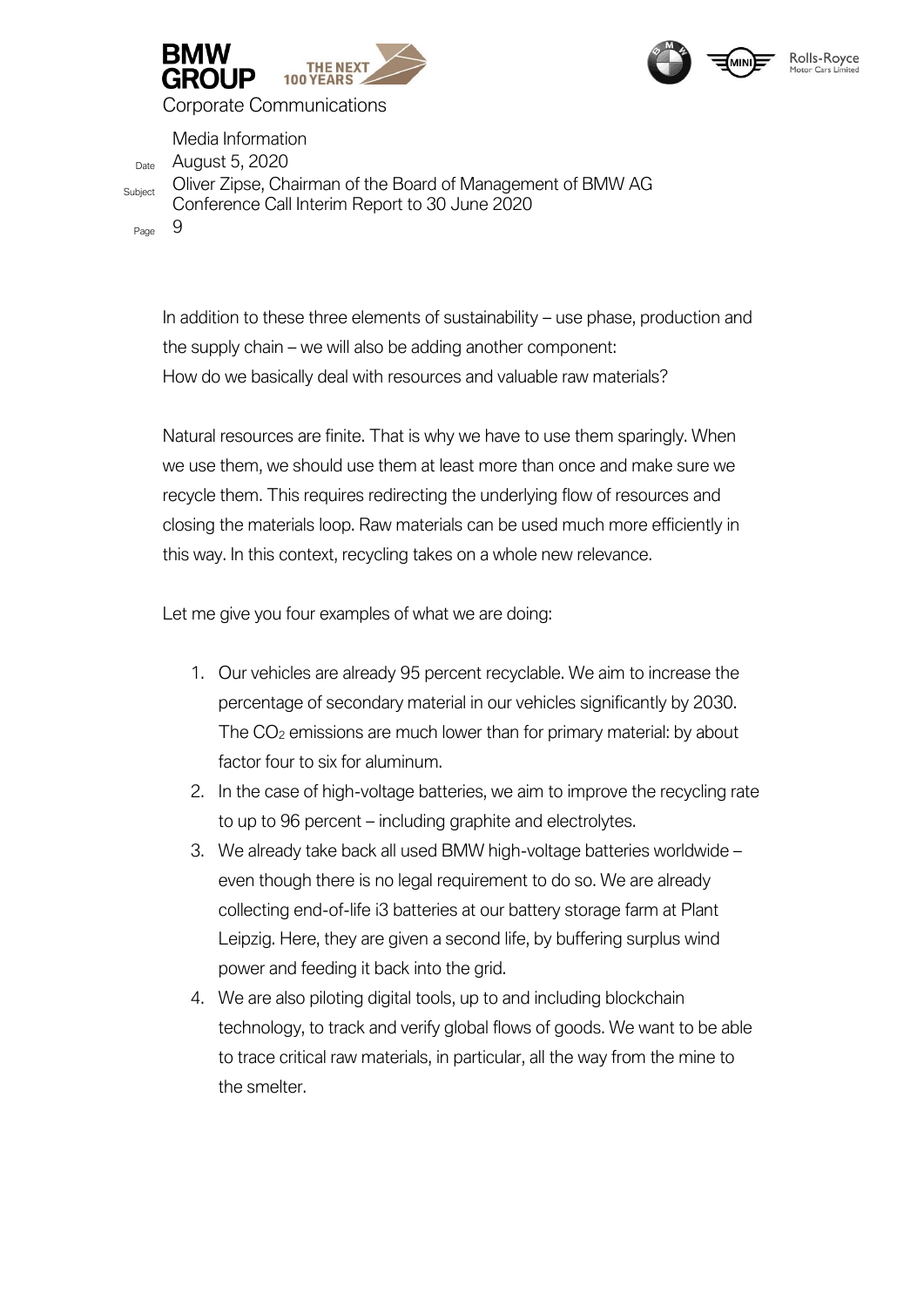



Media Information Date August 5, 2020 Subject Oliver Zipse, Chairman of the Board of Management of BMW AG Conference Call Interim Report to 30 June 2020

Page 10

As you can see:

With its new strategic direction, the BMW Group is systematically developing its business model towards a circular economy.

Our efforts are focussed on making our vehicles and our entire value chain the most sustainable in our industry.

The road ahead will be long and challenging. But we are convinced it will be worth it. Our holistic approach puts us right on track to achieve significantly more than the two-degree goal for limiting  $CO<sub>2</sub>$  emissions worldwide.

Ladies and Gentlemen,

In the last few months, we have proven once again:

That even in challenging times, we are thinking well ahead to the future. A future in which individual mobility remains a crucial element in society.

To this end, we continue to make targeted investments in relevant future fields and technologies. We will invest 30 billion euros in research and development up to 2025.

The BMW Group currently has a high level of liquidity and good access to the capital markets – and manages its costs very stringently.

In this way – even under the conditions of a continuing corona pandemic – we assume overall responsibility and are a reliable partner for all our stakeholders.

Thank you!